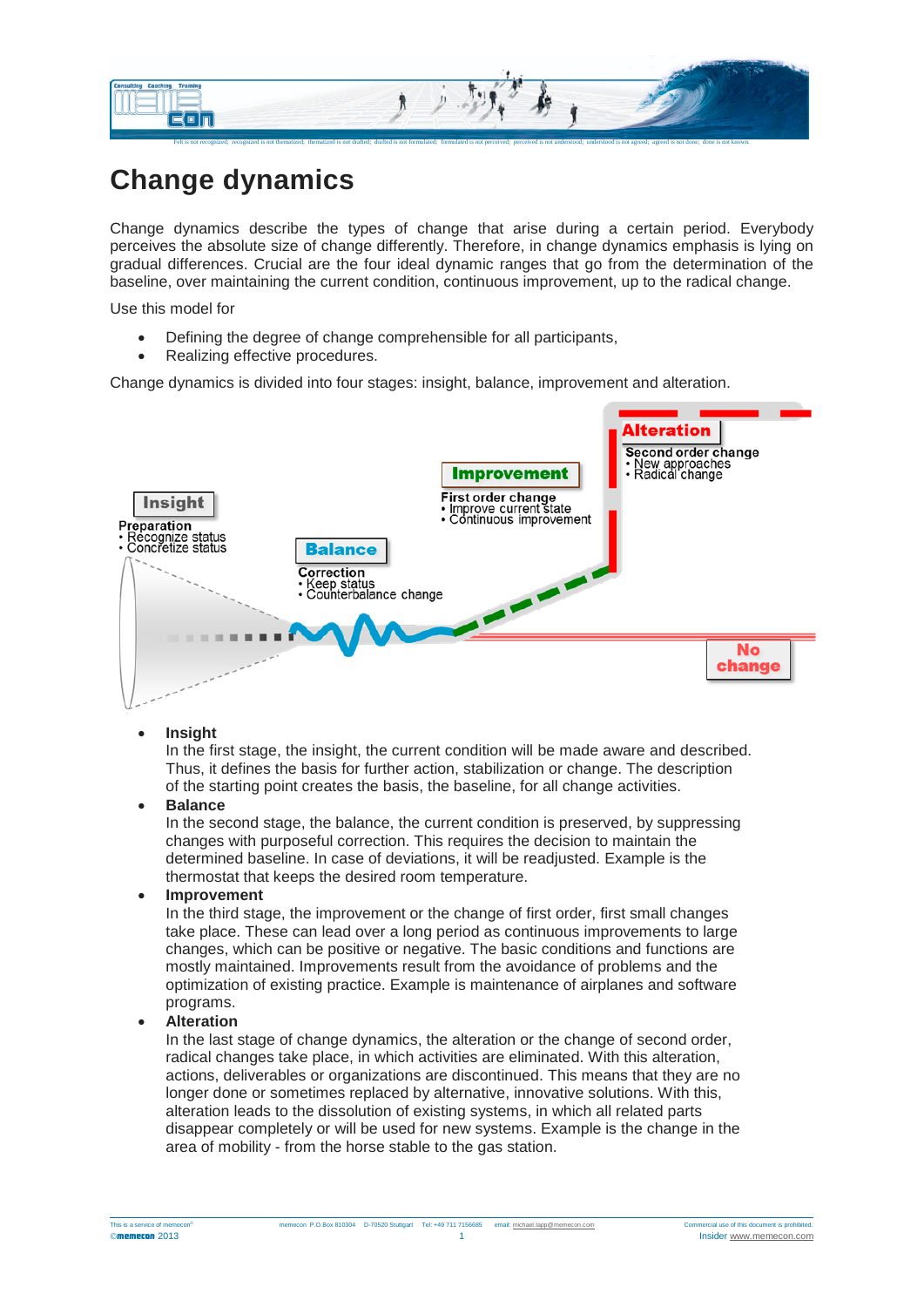

# **Change dynamics**

Evaluate the change dynamic (CD) of the following aspects.

- 1. Insight: Assign 1 for an undefined change dynamic.
- 2. Balance: Assign 2 for keeping the current state.
- 3. Improvement: Assign 3 for small, foreseeable changes.
- 4. Alteration: Assign 4 for fundamental, foreseeable changes.

## **Context** - Evaluate the CD of the surrounding field.

| Location    |  |
|-------------|--|
| Time frame  |  |
| Stakeholder |  |
| ◡           |  |

# **Actions** - Rate the CD of observable activities and acts.

| Behavior   |  |
|------------|--|
| Habits     |  |
| Activities |  |
| A          |  |

## **Skills** - Assess the CD of dexterities, knowledge and experience.

| Dexterity   |  |
|-------------|--|
| Knowledge   |  |
| Experiences |  |
| ບ           |  |

# **Convictions** - Estimate the CD of the following mental models.

| Values                          |  |
|---------------------------------|--|
| <b>Mission</b>                  |  |
| Vision                          |  |
| <b>SWOT</b>                     |  |
| <b>Critical Success Factors</b> |  |
| <b>Strategic Goals</b>          |  |
| ◡                               |  |

## **Role** - Position the CD of the role.

| <b>Tasks</b>   |  |
|----------------|--|
| Authority      |  |
| Responsibility |  |
|                |  |

## **Affiliation** - Determine the CD of your mental frame works.

| Idols   |           |  |
|---------|-----------|--|
| Culture |           |  |
|         | $\forall$ |  |

## **Total**

| $(C + A + S + C + R + A)/6$                  |  |
|----------------------------------------------|--|
| For more space please use additional sheets. |  |

Calculate the average per aspect and as a whole. On the following page you develop measures that can be derived from the results.